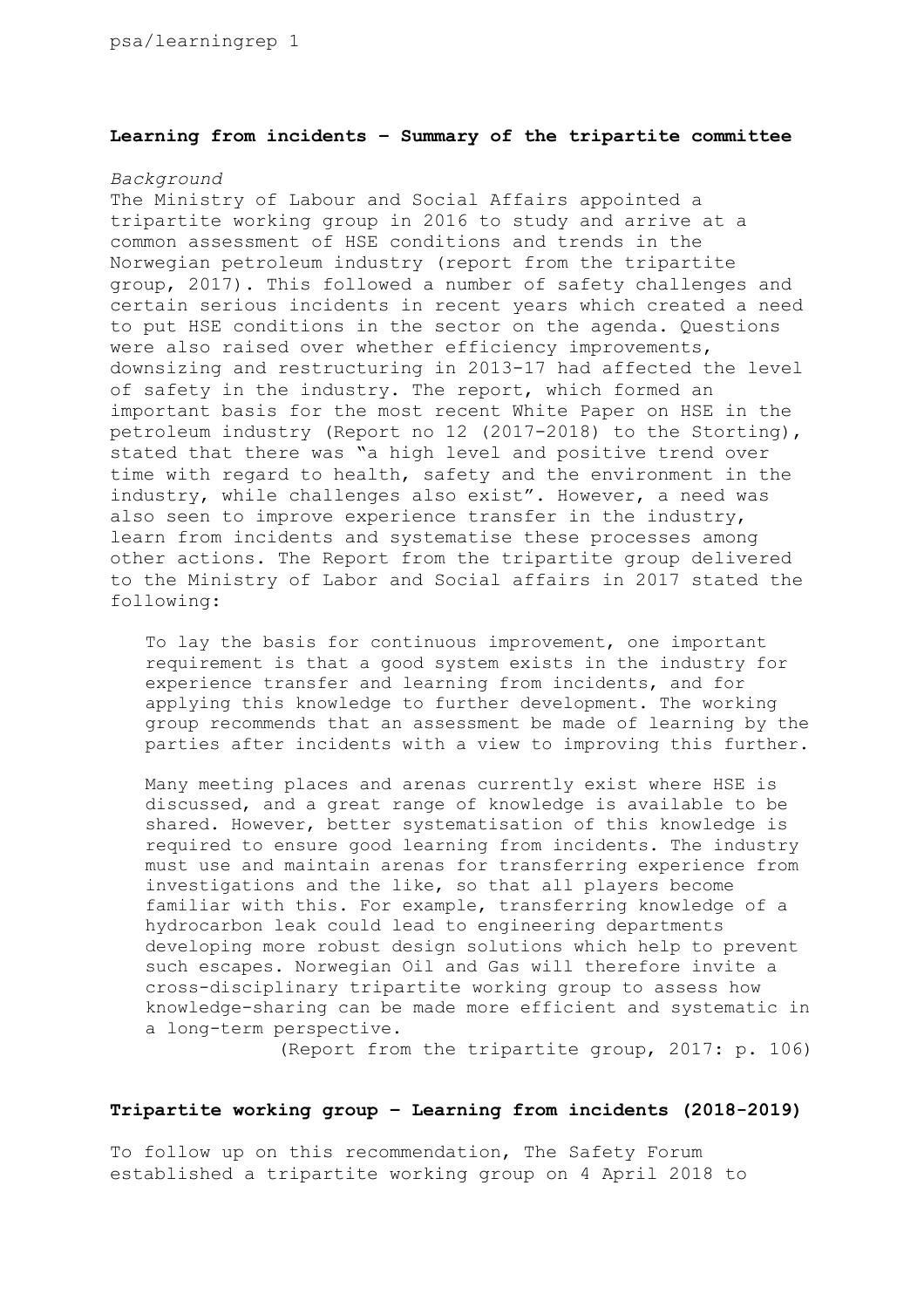review experience transfer and learning from incidents in the petroleum sector. This was organised in two sub-groups, one chaired by Norwegian Oil and Gas and the other by Working Together for Safety.

The following have participated in these working groups:

| Working group chaired by Norwegian Oil and Gas       |                        |                     |
|------------------------------------------------------|------------------------|---------------------|
| Name                                                 | Representing           | Employer            |
| Dag Yngve                                            | Norwegian              | LO administration   |
| Johnsen                                              | Confederation of Trade |                     |
|                                                      | Unions (LO)            |                     |
| Janne Lea                                            | Norwegian Oil and Gas  | Wintershall         |
| (char)                                               |                        |                     |
| Dan Meland                                           | Norwegian Oil and Gas  | AS Norske Shell     |
| Anne-Britt Ornæs                                     | Norwegian Shipowners   | Teekay              |
|                                                      | Association (?)        |                     |
| Willy Røed                                           | Secretariat            | Norwegian Oil and   |
|                                                      |                        | Gas (hired from     |
|                                                      |                        | Proactima)          |
| Marie Røyksund                                       | Secretariat            | Norwegian Oil and   |
|                                                      |                        | Gas (hired from     |
|                                                      |                        | Proactima)          |
| Jorunn Elise                                         | Petroleum Safety       | PSA                 |
| Tharaldsen                                           | Authority Norway (PSA) |                     |
| Working group chaired by Working Together for Safety |                        |                     |
| Henrik Solvorn                                       | Norwegian Union of     | Industry Energy     |
| Fjeldsbø                                             | Industry and Energy    | administration      |
|                                                      | Workers (Industry      |                     |
|                                                      | Energy)                |                     |
| Roy Erling Furre                                     | Norwegian Union of     | Safe administration |
|                                                      | Energy Workers (Safe)  |                     |
| Hugo Halvorsen                                       | Working Together for   | Working Together    |
| (char)                                               | Safety                 | for Safety          |
| Steinar                                              | Corrosion, insulation  | Beerenberg          |
| Kobbeltvedt                                          | and scaffolding (CIS)  |                     |
| Anne Gro Løkken                                      | PSA                    | PSA                 |
| Hedyeh Malkamy                                       | Norwegian Oil and Gas  | Equinor             |
| Hanne Størksen                                       | Norwegian Oil and Gas  | ConocoPhillips      |

## **Mandate**

The purpose of the tripartite work was to contribute to experience transfer and learning from incidents, so that the knowledge contributes to change and continuous HSE improvement in a long-term perspective.

The following questions have been central to its work: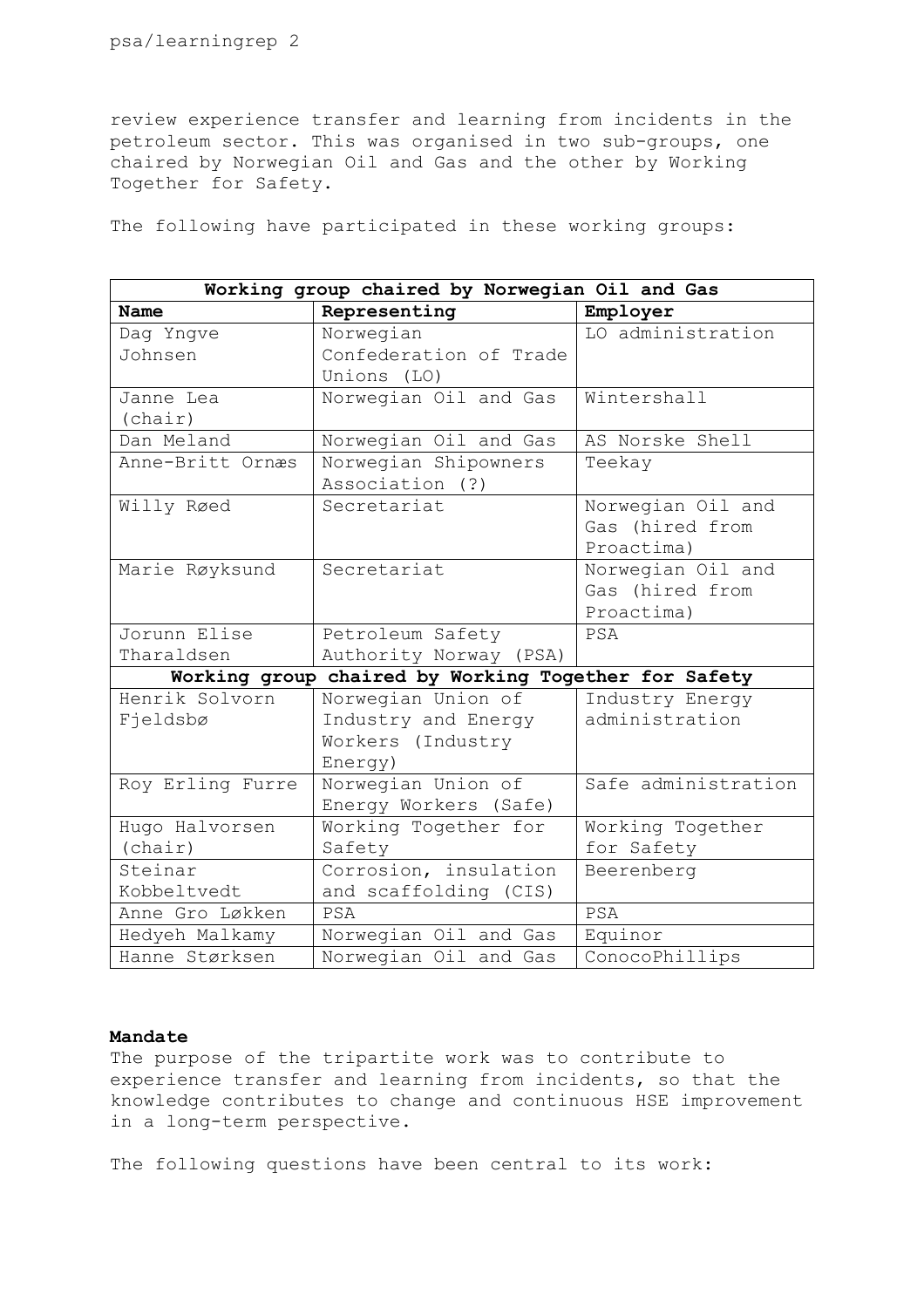- 1. Which arenas and information sources/databases for sharing experience are available in the petroleum sector today, and how do these function?
- 2. What represents good/best practice for learning from incidents?
- 3. Does the industry have examples of good investigatory methods which ensure that key causes are identified and followed up, and contribute to change?
- 4. What projects have been implemented/initiated which have contributed/are contributing to important and useful knowledge about learning lessons from incidents?
- 5. What should be improved in terms of learning from incidents?

These questions and the mandate for the working group assumes a broad review of the way the petroleum industry learns from and shares experience and information following undesirable incidents.

An important prerequisite in the work has been that learning means that something is changed – a work assignment being performed differently from before, for example. Sharing information and other forms of experience transfer are important steps towards it, but are not learning in themselves. Only when something changes has a lesson been learnt.

Question two has been answered in a separate delivery from Working Together for Safety and is therefore not addressed in the report.

# **Summary of the working group's recommendations**

This report presents recommendations which are intended to contribute to **improved experience transfer** and **learning** from incidents in the Norwegian petroleum industry. The table below presents the working group's recommendations.

| <b>RECOMMENDATIONS</b>                                        |                                                                                                                                                                                 |  |
|---------------------------------------------------------------|---------------------------------------------------------------------------------------------------------------------------------------------------------------------------------|--|
| The companies and the government should improve their methods |                                                                                                                                                                                 |  |
|                                                               | for investigating and learning by implementing the following                                                                                                                    |  |
| recommendations.                                              |                                                                                                                                                                                 |  |
| Recommendation 1                                              | The investigation team should have<br>expertise on human factors (HF),<br>organisational conditions and enterprise<br>management which is on a par with technical<br>expertise. |  |
| Recommendation 2                                              | The companies and the government should<br>also utilise investigatory methods where                                                                                             |  |

*Recommendations from the working group.*